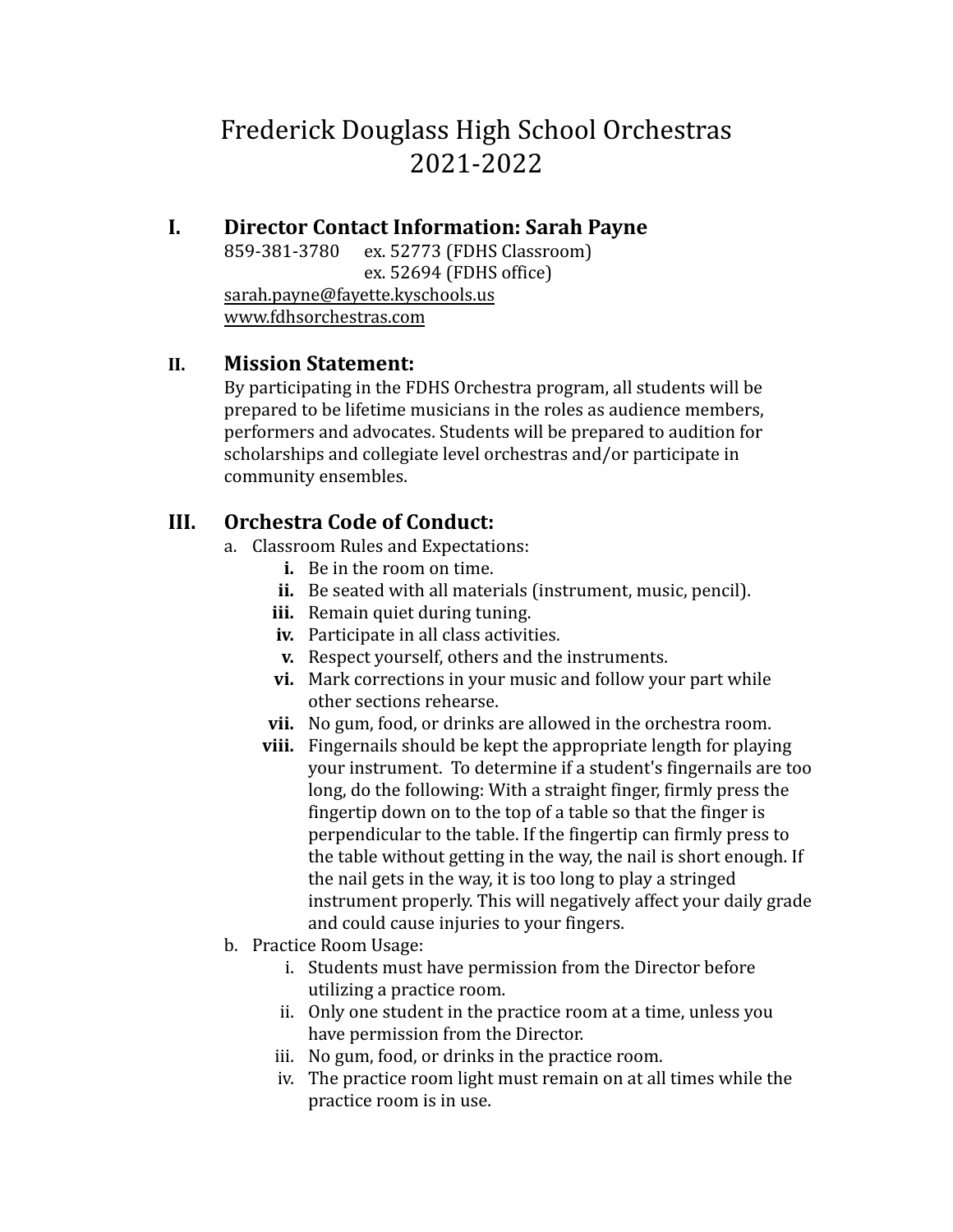## **IV. Grading Policy:**

#### **Formative Assessment – 35%**

- a. Daily Rehearsal Skills
	- i. This includes having instrument, music, pencils, paperwork, being musically prepared, having correct nail length and staying on task.
- b. Playing Assessments
- c. Music Theory and Rhythms

#### **Summative Assessment – 50%**

- a. Participating in all concerts and performances.
	- i. Arriving to the performance at the stated call time.
	- ii. Wearing the proper attire required for that performance.
	- iii. Being prepared with music, instrument, etc.
- b. Concert Evaluation: Students are required to attend one (1) outside concert and write a concert critique *OR* students may participate in Solo and Ensemble, CKYO, Mentoring, the North Star Orchestra (aka Fiddle Club), take private lessons, audition for All-State Orchestra, or participate in optional performances announced throughout the year.

#### **Final – 15%**

#### **V. Attendance:**

a. Make up Policy:

Students are responsible to ask the teacher what material was covered during the absence, what material needs to be turned in, and the amount of time allowed.

- b. Excused Concert Absences:
	- i. Death in the family
	- ii. Medical Emergency or Illness
	- iii. Religious Holiday
	- iv. In the event of a High School sponsored athletic event, the director will contact the athletic director/coach to make arrangements.
- c. Extra Rehearsals and Sectionals:
	- i. All absences from extra rehearsals and sectionals must be communicated to the director at least one week in advance.

### **VI. Concert Attire:**

- a. Students must purchase concert attire. Concert attire will be used every year, but only needs to be purchased once.
- b. Girls: \$55 Concert Dress
- c. Boys: \$55 Tux Pants, Tux Shirt, Bow Tie and Cummerbund. Boys will be provided a Tux Jacket as a rental for the year (included in cost).
- d. All students must also wear black dress shoes. Boys must wear black dress socks; girls can wear black or nude leggings.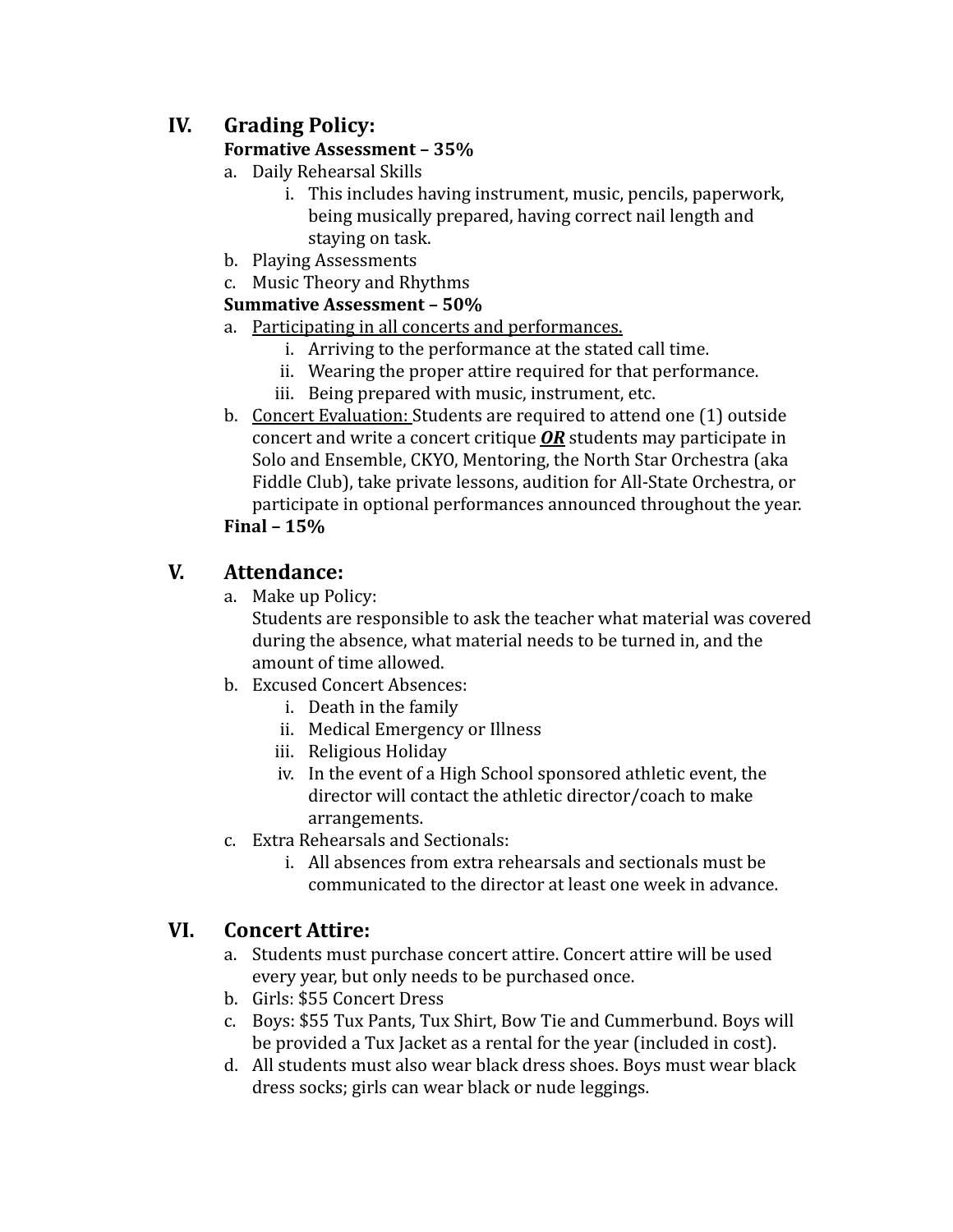#### **VII. Instruments and Supplies:**

- a. Instruments: Students rent or buy their instruments. Cellos and basses are available at school for students' use allowing cello and bass students to leave rented or owned instruments at home for practice. A few school-owned instruments are available as needed. Students that are renting a school-owned instrument will need to pay a yearly rental fee of \$25. Violin and viola players will need to purchase a quality shoulder rest.
- b. Supplies: There is a \$25 for all orchestra students. This fee will provide the students with their instruction book, sheet music, and supplies for the classroom such as emergency rosin and strings.
- c. Repairs: Students are responsible for maintaining their instrument. Students renting a school owned instrument should notify the director immediately if a repair is needed. If the instrument was damaged due to negligence, the student will be responsible for the cost of the repair. Minor repairs (i.e. new strings, fallen bridge, etc.) can be fixed by the director. Major repairs must be taken to a local music store.

#### **VIII. Concert Dates:**

| October 14th  | <b>Fall Area Concert</b>      | 7:00pm Performance    |
|---------------|-------------------------------|-----------------------|
| November 11th | Solo & Ensemble Performance*  | 6:30pm, report 5:30pm |
| December 9th  | <b>Winter Concert</b>         | 6:30pm, report 5:30pm |
| February 3rd  | KMEA Performance**            | TBA; Louisville ICC   |
| March 8th     | <b>Pre-Assessment Concert</b> | 6:30pm, report 5:30pm |
| March TBA     | <b>KMEA Assessment</b>        | Time, Location TBA    |
| May 13th      | <b>Finale Concert</b>         | 6:30pm, report 5:30pm |

\*Only required for students participating in Solo & Ensemble. \*\*Symphonic and Chamber Orchestras Only.

#### **IX. Other Important Dates:**

| October 15th     | Chili & Arts Night         | Cafe, TBA              |
|------------------|----------------------------|------------------------|
| November 6th     | <b>All-State Auditions</b> | Recording @ FDHS       |
| November 20th    | Solo & Ensemble Festival   | Time, Location TBA     |
| February 2nd-5th | All-State Orchestra        | Galt House, Louisville |